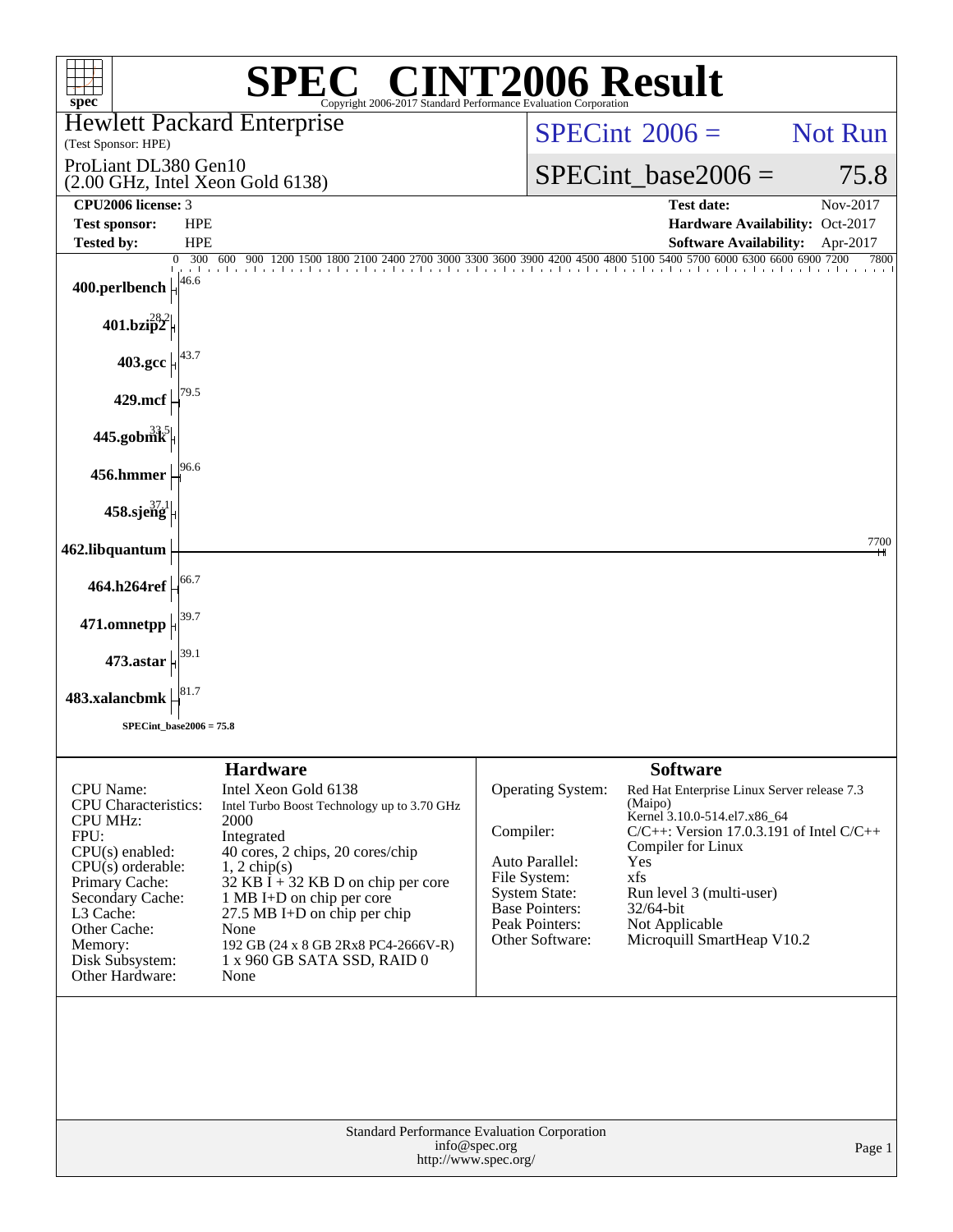

### Hewlett Packard Enterprise

(Test Sponsor: HPE)

### ProLiant DL380 Gen10

(2.00 GHz, Intel Xeon Gold 6138)

 $SPECint2006 =$  Not Run

# SPECint base2006 =  $75.8$

**[CPU2006 license:](http://www.spec.org/auto/cpu2006/Docs/result-fields.html#CPU2006license)** 3 **[Test date:](http://www.spec.org/auto/cpu2006/Docs/result-fields.html#Testdate)** Nov-2017 **[Test sponsor:](http://www.spec.org/auto/cpu2006/Docs/result-fields.html#Testsponsor)** HPE **[Hardware Availability:](http://www.spec.org/auto/cpu2006/Docs/result-fields.html#HardwareAvailability)** Oct-2017 **[Tested by:](http://www.spec.org/auto/cpu2006/Docs/result-fields.html#Testedby)** HPE **[Software Availability:](http://www.spec.org/auto/cpu2006/Docs/result-fields.html#SoftwareAvailability)** Apr-2017

## **[Results Table](http://www.spec.org/auto/cpu2006/Docs/result-fields.html#ResultsTable)**

|                                                                                                          | <b>Base</b>    |       |                |       |                |       | <b>Peak</b>    |              |                |              |                |              |
|----------------------------------------------------------------------------------------------------------|----------------|-------|----------------|-------|----------------|-------|----------------|--------------|----------------|--------------|----------------|--------------|
| <b>Benchmark</b>                                                                                         | <b>Seconds</b> | Ratio | <b>Seconds</b> | Ratio | <b>Seconds</b> | Ratio | <b>Seconds</b> | <b>Ratio</b> | <b>Seconds</b> | <b>Ratio</b> | <b>Seconds</b> | <b>Ratio</b> |
| 400.perlbench                                                                                            | 209            | 46.7  | 210            | 46.6  | 209            | 46.6  |                |              |                |              |                |              |
| 401.bzip2                                                                                                | 342            | 28.2  | 342            | 28.2  | 341            | 28.3  |                |              |                |              |                |              |
| $403.\mathrm{gcc}$                                                                                       | 184            | 43.8  | 184            | 43.7  | 184            | 43.7  |                |              |                |              |                |              |
| $429$ .mcf                                                                                               | 115            | 79.5  | 116            | 78.7  | 114            | 79.7  |                |              |                |              |                |              |
| $445$ .gobmk                                                                                             | 313            | 33.5  | 313            | 33.5  | 313            | 33.5  |                |              |                |              |                |              |
| $456.$ hmmer                                                                                             | 96.8           | 96.4  | 96.5           | 96.6  | 96.6           | 96.6  |                |              |                |              |                |              |
| $458$ .sjeng                                                                                             | 326            | 37.1  | 326            | 37.1  | 326            | 37.1  |                |              |                |              |                |              |
| 462.libquantum                                                                                           | 2.69           | 7710  | 2.69           | 7700  | 2.71           | 7650  |                |              |                |              |                |              |
| 464.h264ref                                                                                              | 333            | 66.4  | 332            | 66.7  | 331            | 66.9  |                |              |                |              |                |              |
| $471$ .omnetpp                                                                                           | 153            | 41.0  | 157            | 39.7  | 157            | 39.7  |                |              |                |              |                |              |
| $473$ . astar                                                                                            | 179            | 39.2  | 180            | 38.9  | 179            | 39.1  |                |              |                |              |                |              |
| 483.xalancbmk                                                                                            | 84.5           | 81.7  | 84.5           | 81.7  | 84.6           | 81.6  |                |              |                |              |                |              |
| Results appear in the order in which they were run. Bold underlined text indicates a median measurement. |                |       |                |       |                |       |                |              |                |              |                |              |

## **[Operating System Notes](http://www.spec.org/auto/cpu2006/Docs/result-fields.html#OperatingSystemNotes)**

 Stack size set to unlimited using "ulimit -s unlimited" Transparent Huge Pages enabled by default Filesystem page cache cleared with: shell invocation of 'sync; echo 3 > /proc/sys/vm/drop\_caches' prior to run IRQ balance service was stop using "service irqbalance stop" Tuned-adm profile was set to Throughtput-Performance

### **[Platform Notes](http://www.spec.org/auto/cpu2006/Docs/result-fields.html#PlatformNotes)**

BIOS Configuration: Intel Hyperthreading set to Disabled Thermal Configuration set to Maximum Cooling LLC Prefetch set to Enabled LLC Dead Line Allocation set to Disabled Memory Patrol Scrubbing set to Disabled Workload Profile set to General Peak Frequency Compute Energy/Performance Bias set to Maximum Performance Workload Profile set to Custom NUMA Group Size Optimization set to Flat

 Sysinfo program /home/cpu2006/config/sysinfo.rev6993 Revision 6993 of 2015-11-06 (b5e8d4b4eb51ed28d7f98696cbe290c1) running on DL380Gen10-2 Mon Nov 6 01:15:38 2017

 This section contains SUT (System Under Test) info as seen by some common utilities. To remove or add to this section, see: <http://www.spec.org/cpu2006/Docs/config.html#sysinfo>

Continued on next page

Standard Performance Evaluation Corporation [info@spec.org](mailto:info@spec.org) <http://www.spec.org/>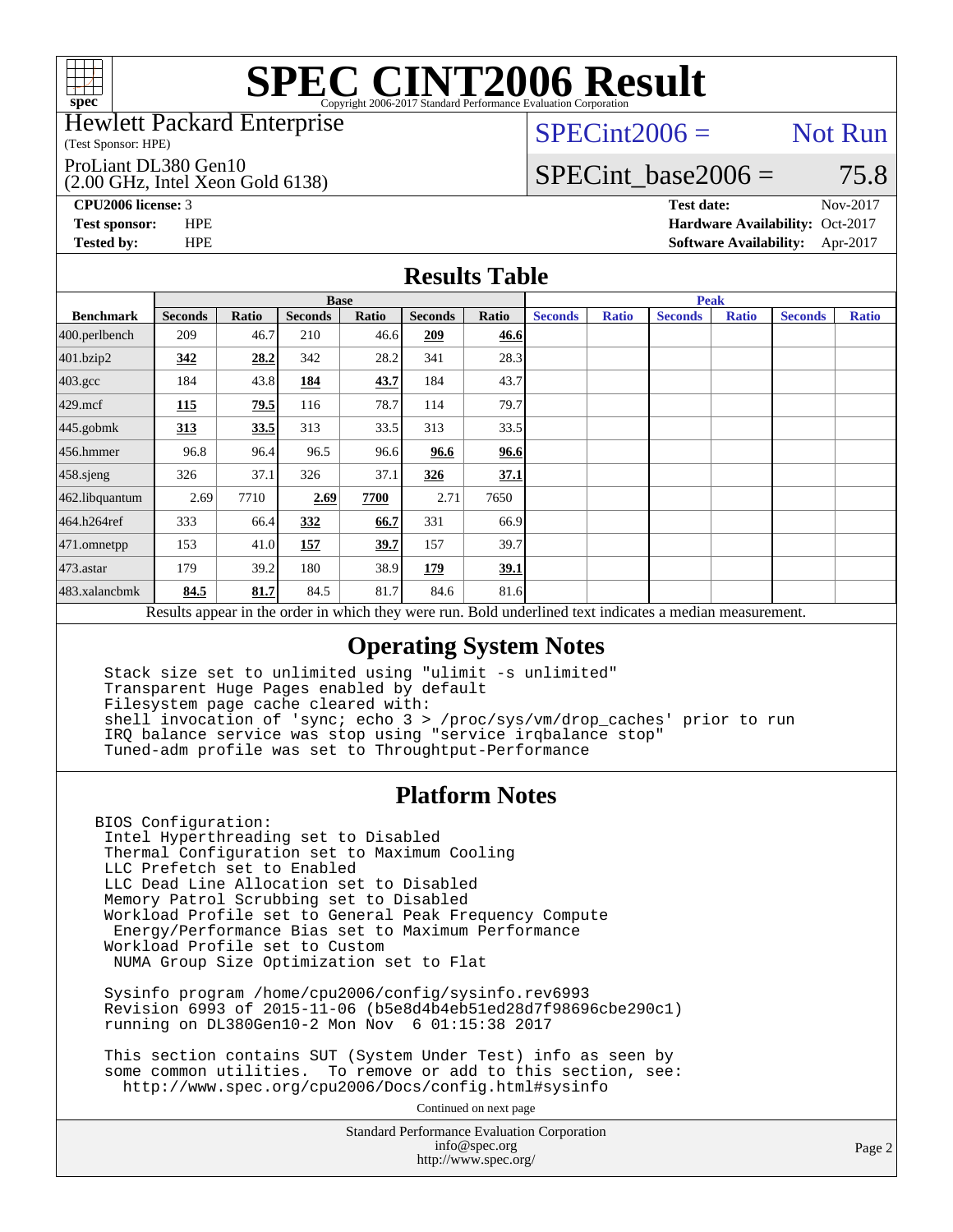

Hewlett Packard Enterprise

### (Test Sponsor: HPE)

 $SPECint2006 =$  Not Run

(2.00 GHz, Intel Xeon Gold 6138) ProLiant DL380 Gen10

# SPECint base2006 =  $75.8$

**[CPU2006 license:](http://www.spec.org/auto/cpu2006/Docs/result-fields.html#CPU2006license)** 3 **[Test date:](http://www.spec.org/auto/cpu2006/Docs/result-fields.html#Testdate)** Nov-2017 **[Test sponsor:](http://www.spec.org/auto/cpu2006/Docs/result-fields.html#Testsponsor)** HPE **[Hardware Availability:](http://www.spec.org/auto/cpu2006/Docs/result-fields.html#HardwareAvailability)** Oct-2017 **[Tested by:](http://www.spec.org/auto/cpu2006/Docs/result-fields.html#Testedby)** HPE **[Software Availability:](http://www.spec.org/auto/cpu2006/Docs/result-fields.html#SoftwareAvailability)** Apr-2017

## **[Platform Notes \(Continued\)](http://www.spec.org/auto/cpu2006/Docs/result-fields.html#PlatformNotes)**

Standard Performance Evaluation Corporation From /proc/cpuinfo model name : Intel(R) Xeon(R) Gold 6138 CPU @ 2.00GHz 2 "physical id"s (chips) 40 "processors" cores, siblings (Caution: counting these is hw and system dependent. The following excerpts from /proc/cpuinfo might not be reliable. Use with caution.) cpu cores : 20 siblings : 20 physical 0: cores 0 1 2 3 4 8 9 10 11 12 16 17 18 19 20 24 25 26 27 28 physical 1: cores 0 1 2 3 4 8 9 10 11 12 16 17 18 19 20 24 25 26 27 28 cache size : 28160 KB From /proc/meminfo MemTotal: 197571144 kB<br>HugePages Total: 0 HugePages\_Total: 0 Hugepagesize: 2048 kB From /etc/\*release\* /etc/\*version\* os-release: NAME="Red Hat Enterprise Linux Server" VERSION="7.3 (Maipo)" ID="rhel" ID\_LIKE="fedora" VERSION\_ID="7.3" PRETTY\_NAME="Red Hat Enterprise Linux Server 7.3 (Maipo)" ANSI\_COLOR="0;31" CPE\_NAME="cpe:/o:redhat:enterprise\_linux:7.3:GA:server" redhat-release: Red Hat Enterprise Linux Server release 7.3 (Maipo) system-release: Red Hat Enterprise Linux Server release 7.3 (Maipo) system-release-cpe: cpe:/o:redhat:enterprise\_linux:7.3:ga:server uname -a: Linux DL380Gen10-2 3.10.0-514.el7.x86\_64 #1 SMP Wed Oct 19 11:24:13 EDT 2016 x86\_64 x86\_64 x86\_64 GNU/Linux run-level 3 Nov 6 01:12 SPEC is set to: /home/cpu2006 Filesystem Type Size Used Avail Use% Mounted on /dev/mapper/rhel-home xfs 504G 30G 474G 6% /home Additional information from dmidecode: Warning: Use caution when you interpret this section. The 'dmidecode' program reads system data which is "intended to allow hardware to be accurately determined", but the intent may not be met, as there are frequent changes to hardware, firmware, and the "DMTF SMBIOS" standard. BIOS HPE U30 09/29/2017 Memory: 24x UNKNOWN NOT AVAILABLE 8 GB 2 rank 2666 MHz Continued on next page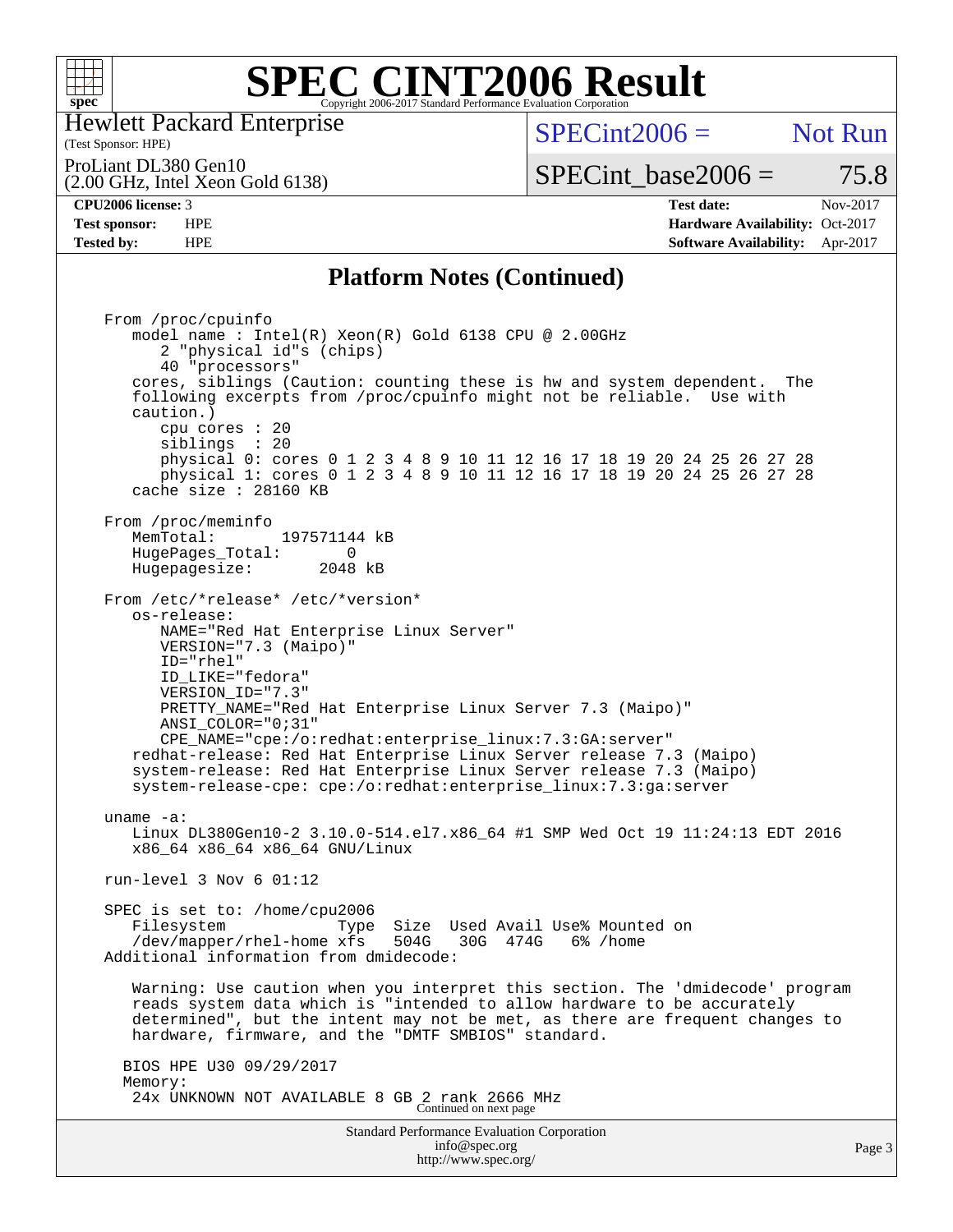

Hewlett Packard Enterprise

(Test Sponsor: HPE)

 $SPECint2006 =$  Not Run

ProLiant DL380 Gen10

(2.00 GHz, Intel Xeon Gold 6138)

 $SPECTnt\_base2006 = 75.8$ **[CPU2006 license:](http://www.spec.org/auto/cpu2006/Docs/result-fields.html#CPU2006license)** 3 **[Test date:](http://www.spec.org/auto/cpu2006/Docs/result-fields.html#Testdate)** Nov-2017

**[Test sponsor:](http://www.spec.org/auto/cpu2006/Docs/result-fields.html#Testsponsor)** HPE **[Hardware Availability:](http://www.spec.org/auto/cpu2006/Docs/result-fields.html#HardwareAvailability)** Oct-2017 **[Tested by:](http://www.spec.org/auto/cpu2006/Docs/result-fields.html#Testedby)** HPE **[Software Availability:](http://www.spec.org/auto/cpu2006/Docs/result-fields.html#SoftwareAvailability)** Apr-2017

## **[Platform Notes \(Continued\)](http://www.spec.org/auto/cpu2006/Docs/result-fields.html#PlatformNotes)**

(End of data from sysinfo program)

## **[General Notes](http://www.spec.org/auto/cpu2006/Docs/result-fields.html#GeneralNotes)**

Environment variables set by runspec before the start of the run: KMP\_AFFINITY = "granularity=fine,compact" LD\_LIBRARY\_PATH = "/home/cpu2006/lib/ia32:/home/cpu2006/lib/intel64:/home/cpu2006/sh10.2" OMP\_NUM\_THREADS = "40"

 Binaries compiled on a system with 1x Intel Core i7-4790 CPU + 32GB RAM memory using Redhat Enterprise Linux 7.2

# **[Base Compiler Invocation](http://www.spec.org/auto/cpu2006/Docs/result-fields.html#BaseCompilerInvocation)**

[C benchmarks](http://www.spec.org/auto/cpu2006/Docs/result-fields.html#Cbenchmarks): [icc -m64](http://www.spec.org/cpu2006/results/res2017q4/cpu2006-20171114-50595.flags.html#user_CCbase_intel_icc_64bit_bda6cc9af1fdbb0edc3795bac97ada53)

[C++ benchmarks:](http://www.spec.org/auto/cpu2006/Docs/result-fields.html#CXXbenchmarks) [icpc -m64](http://www.spec.org/cpu2006/results/res2017q4/cpu2006-20171114-50595.flags.html#user_CXXbase_intel_icpc_64bit_fc66a5337ce925472a5c54ad6a0de310)

# **[Base Portability Flags](http://www.spec.org/auto/cpu2006/Docs/result-fields.html#BasePortabilityFlags)**

 400.perlbench: [-DSPEC\\_CPU\\_LP64](http://www.spec.org/cpu2006/results/res2017q4/cpu2006-20171114-50595.flags.html#b400.perlbench_basePORTABILITY_DSPEC_CPU_LP64) [-DSPEC\\_CPU\\_LINUX\\_X64](http://www.spec.org/cpu2006/results/res2017q4/cpu2006-20171114-50595.flags.html#b400.perlbench_baseCPORTABILITY_DSPEC_CPU_LINUX_X64) 401.bzip2: [-DSPEC\\_CPU\\_LP64](http://www.spec.org/cpu2006/results/res2017q4/cpu2006-20171114-50595.flags.html#suite_basePORTABILITY401_bzip2_DSPEC_CPU_LP64) 403.gcc: [-DSPEC\\_CPU\\_LP64](http://www.spec.org/cpu2006/results/res2017q4/cpu2006-20171114-50595.flags.html#suite_basePORTABILITY403_gcc_DSPEC_CPU_LP64) 429.mcf: [-DSPEC\\_CPU\\_LP64](http://www.spec.org/cpu2006/results/res2017q4/cpu2006-20171114-50595.flags.html#suite_basePORTABILITY429_mcf_DSPEC_CPU_LP64) 445.gobmk: [-DSPEC\\_CPU\\_LP64](http://www.spec.org/cpu2006/results/res2017q4/cpu2006-20171114-50595.flags.html#suite_basePORTABILITY445_gobmk_DSPEC_CPU_LP64) 456.hmmer: [-DSPEC\\_CPU\\_LP64](http://www.spec.org/cpu2006/results/res2017q4/cpu2006-20171114-50595.flags.html#suite_basePORTABILITY456_hmmer_DSPEC_CPU_LP64) 458.sjeng: [-DSPEC\\_CPU\\_LP64](http://www.spec.org/cpu2006/results/res2017q4/cpu2006-20171114-50595.flags.html#suite_basePORTABILITY458_sjeng_DSPEC_CPU_LP64) 462.libquantum: [-DSPEC\\_CPU\\_LP64](http://www.spec.org/cpu2006/results/res2017q4/cpu2006-20171114-50595.flags.html#suite_basePORTABILITY462_libquantum_DSPEC_CPU_LP64) [-DSPEC\\_CPU\\_LINUX](http://www.spec.org/cpu2006/results/res2017q4/cpu2006-20171114-50595.flags.html#b462.libquantum_baseCPORTABILITY_DSPEC_CPU_LINUX) 464.h264ref: [-DSPEC\\_CPU\\_LP64](http://www.spec.org/cpu2006/results/res2017q4/cpu2006-20171114-50595.flags.html#suite_basePORTABILITY464_h264ref_DSPEC_CPU_LP64) 471.omnetpp: [-DSPEC\\_CPU\\_LP64](http://www.spec.org/cpu2006/results/res2017q4/cpu2006-20171114-50595.flags.html#suite_basePORTABILITY471_omnetpp_DSPEC_CPU_LP64) 473.astar: [-DSPEC\\_CPU\\_LP64](http://www.spec.org/cpu2006/results/res2017q4/cpu2006-20171114-50595.flags.html#suite_basePORTABILITY473_astar_DSPEC_CPU_LP64) 483.xalancbmk: [-DSPEC\\_CPU\\_LP64](http://www.spec.org/cpu2006/results/res2017q4/cpu2006-20171114-50595.flags.html#suite_basePORTABILITY483_xalancbmk_DSPEC_CPU_LP64) [-DSPEC\\_CPU\\_LINUX](http://www.spec.org/cpu2006/results/res2017q4/cpu2006-20171114-50595.flags.html#b483.xalancbmk_baseCXXPORTABILITY_DSPEC_CPU_LINUX)

# **[Base Optimization Flags](http://www.spec.org/auto/cpu2006/Docs/result-fields.html#BaseOptimizationFlags)**

[C benchmarks](http://www.spec.org/auto/cpu2006/Docs/result-fields.html#Cbenchmarks):

[-xCORE-AVX2](http://www.spec.org/cpu2006/results/res2017q4/cpu2006-20171114-50595.flags.html#user_CCbase_f-xCORE-AVX2) [-ipo](http://www.spec.org/cpu2006/results/res2017q4/cpu2006-20171114-50595.flags.html#user_CCbase_f-ipo) [-O3](http://www.spec.org/cpu2006/results/res2017q4/cpu2006-20171114-50595.flags.html#user_CCbase_f-O3) [-no-prec-div](http://www.spec.org/cpu2006/results/res2017q4/cpu2006-20171114-50595.flags.html#user_CCbase_f-no-prec-div) [-parallel](http://www.spec.org/cpu2006/results/res2017q4/cpu2006-20171114-50595.flags.html#user_CCbase_f-parallel) [-qopt-prefetch](http://www.spec.org/cpu2006/results/res2017q4/cpu2006-20171114-50595.flags.html#user_CCbase_f-qopt-prefetch) [-auto-p32](http://www.spec.org/cpu2006/results/res2017q4/cpu2006-20171114-50595.flags.html#user_CCbase_f-auto-p32)

[C++ benchmarks:](http://www.spec.org/auto/cpu2006/Docs/result-fields.html#CXXbenchmarks)

[-xCORE-AVX2](http://www.spec.org/cpu2006/results/res2017q4/cpu2006-20171114-50595.flags.html#user_CXXbase_f-xCORE-AVX2) [-ipo](http://www.spec.org/cpu2006/results/res2017q4/cpu2006-20171114-50595.flags.html#user_CXXbase_f-ipo) [-O3](http://www.spec.org/cpu2006/results/res2017q4/cpu2006-20171114-50595.flags.html#user_CXXbase_f-O3) [-no-prec-div](http://www.spec.org/cpu2006/results/res2017q4/cpu2006-20171114-50595.flags.html#user_CXXbase_f-no-prec-div) [-qopt-prefetch](http://www.spec.org/cpu2006/results/res2017q4/cpu2006-20171114-50595.flags.html#user_CXXbase_f-qopt-prefetch) [-auto-p32](http://www.spec.org/cpu2006/results/res2017q4/cpu2006-20171114-50595.flags.html#user_CXXbase_f-auto-p32) [-Wl,-z,muldefs](http://www.spec.org/cpu2006/results/res2017q4/cpu2006-20171114-50595.flags.html#user_CXXbase_link_force_multiple1_74079c344b956b9658436fd1b6dd3a8a) [-L/sh10.2 -lsmartheap64](http://www.spec.org/cpu2006/results/res2017q4/cpu2006-20171114-50595.flags.html#user_CXXbase_SmartHeap64_63911d860fc08c15fa1d5bf319b9d8d5)

> Standard Performance Evaluation Corporation [info@spec.org](mailto:info@spec.org) <http://www.spec.org/>